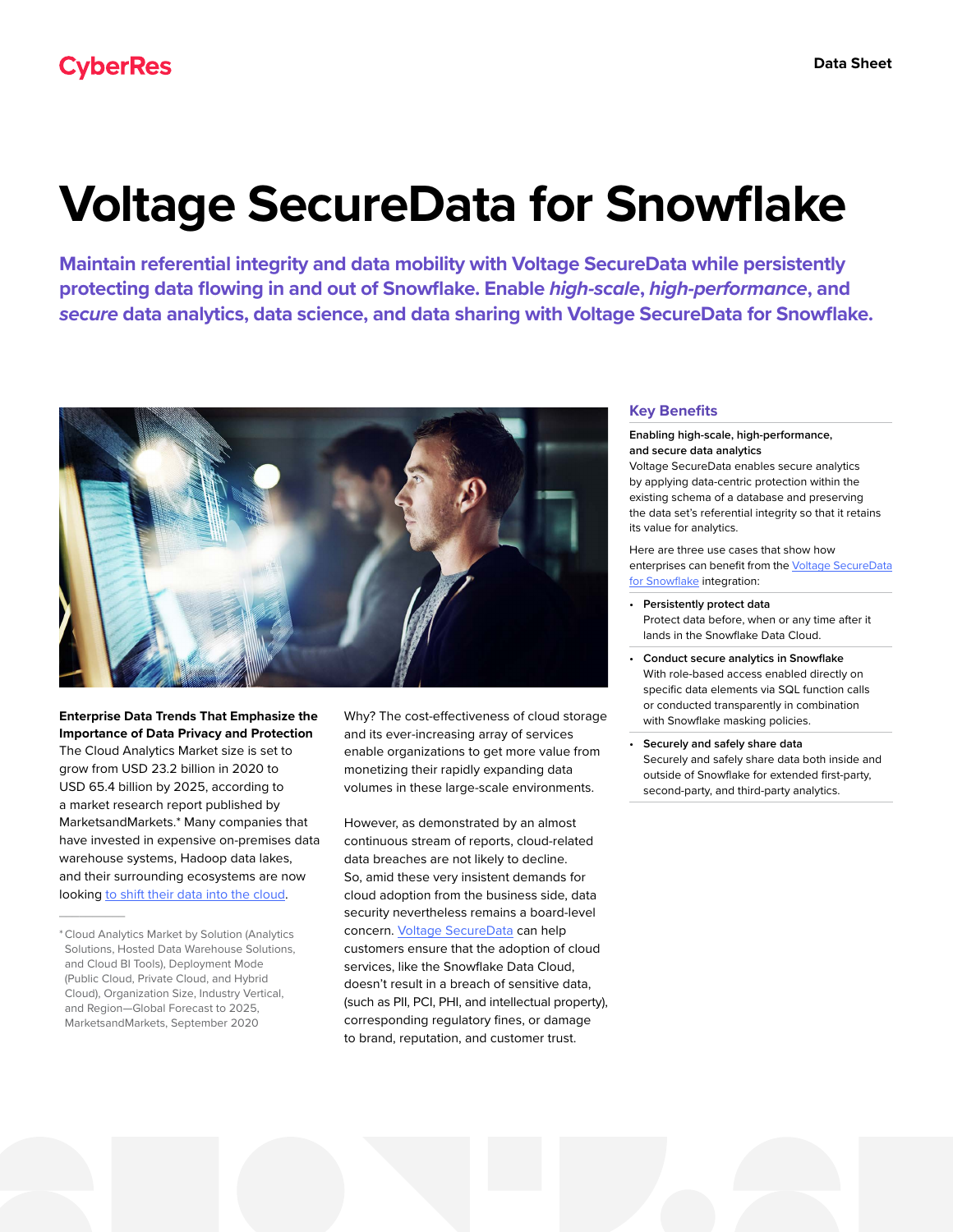# **Product Highlights**

and to assess risk.

# **How Voltage Data Privacy and Protection Can Help**

The CyberRes Voltage Data Privacy and Protection framework includes critical capabilities from [data discovery](https://www.microfocus.com/en-us/cyberres/data-privacy-protection/data-discovery) to [disposition](https://www.microfocus.com/en-us/cyberres/data-privacy-protection/structured-data-manager). Understanding the flow, use, and storage of data is key to compliance in today's era of global privacy legislation. Organizations need practical tools to find data within the scope of privacy policies, automate tagging and enrichment of metadata, identify data subject information,

Voltage Data Privacy and Protection provides solutions that discover, analyze, and classify all data, [whether structured, semi-structured,](https://www.microfocus.com/en-us/cyberres/data-privacy-protection)  [or unstructured](https://www.microfocus.com/en-us/cyberres/data-privacy-protection). Policies covering the entire data lifecycle allow enterprises to act on their data with contextual awareness and deep insights from rich risk profile visualizations. Voltage SecureData in particular uses standards-validated, **[data-centric](https://www.microfocus.com/media/data-sheet/voltage_securedata_security_ds.pdf)** security innovations to pseudonymize and anonymize sensitive information, to deliver persistent privacy for data wherever it resides, moves, or is used.

# **Voltage SecureData + Snowflake: Why Native Security May Not Be Enough**

The Snowflake platform provides several native, layered security options, including network security, identity and access management, transparent disk encryption, TLS, and standard data-at-rest encryption. Voltage SecureData adds important [data-centric](https://www.microfocus.com/media/data-sheet/voltage_securedata_security_ds.pdf) protection options that enhance data security in the Snowflake Data Cloud in several critical ways:

- Format-preservation for the usability of data in its protected form
- Data security controls for data privacy regulation compliance
- Persistent protection enabling multi-cloud and data sharing strategies
- Flexibility of standards-validated and independently assessed techniques
- Safe unicode support for all alphabets

Data protected by Voltage SecureData's range of tokenization technologies retains its referential integrity, enabling customers to perform data analytics upon protected data sets. Voltage SecureData preserves data formats so that the protected form of the data fits seamlessly into existing table schema. Reversible and irreversible methods for sensitive data types across all languages are provided. These methods include format-preserving encryption (FPE), secure stateless tokenization (SST), and format-preserving hash (FPH) that enable customers to pseudonymize and anonymize data, as required, wherever it is or wherever it must go.

In addition, the mobility of data protected by Voltage SecureData is unconstrained: data remains protected while flowing into or out of Snowflake, from or to other cloud services or cloud platforms. This approach supports a [multi-cloud strategy](https://www.microfocus.com/media/white-paper/voltage-securedata-cloud-wp.pdf) and data sharing requirements without requiring organizations to compromise on data security at the boundaries of these services. And with [Voltage SecureData,](https://www.youtube.com/watch?v=TDEPW4oaaUI&t=1189s) you always remain in complete control of your encryption keys and token tables, from the master keys down to the data encryption keys themselves, all in a stateless system that imparts no additional storage or management overhead.

|                                                                                                   |                  | <b>Voltage</b>    |
|---------------------------------------------------------------------------------------------------|------------------|-------------------|
| <b>Customer Benefit</b>                                                                           | <b>Snowflake</b> | <b>SecureData</b> |
| Storage-level and file-level encryption (customer managed master keys<br>in a stateful system)    | Yes              |                   |
| Column-level dynamic data masking policies                                                        | Yes              |                   |
| Field-level encryption (compatible with column-level masking policies)                            | Yes              | Yes               |
| Format-preserving field-level data protection (compatible with column-<br>level masking policies) |                  | Yes               |
| Format-Preserving Encryption (FPE) for sensitive PII, PHI                                         |                  | Yes               |
| Secure Stateless Tokenization (SST) for PCI audit scope reduction                                 |                  | <b>Yes</b>        |
| Format-Preserving Hash (FPH) for one-way de-identification of<br>sensitive data                   |                  | Yes               |
| Data sharing using persistent data protection for increased security<br>and usability             |                  | Yes               |
| Transport and use protected data across multi-cloud hybrid IT                                     |                  | Yes               |
| Customer controlled master and data encryption keys in a stateless system                         |                  | Yes               |

**Figure 1.** SecureData enhances Snowflake security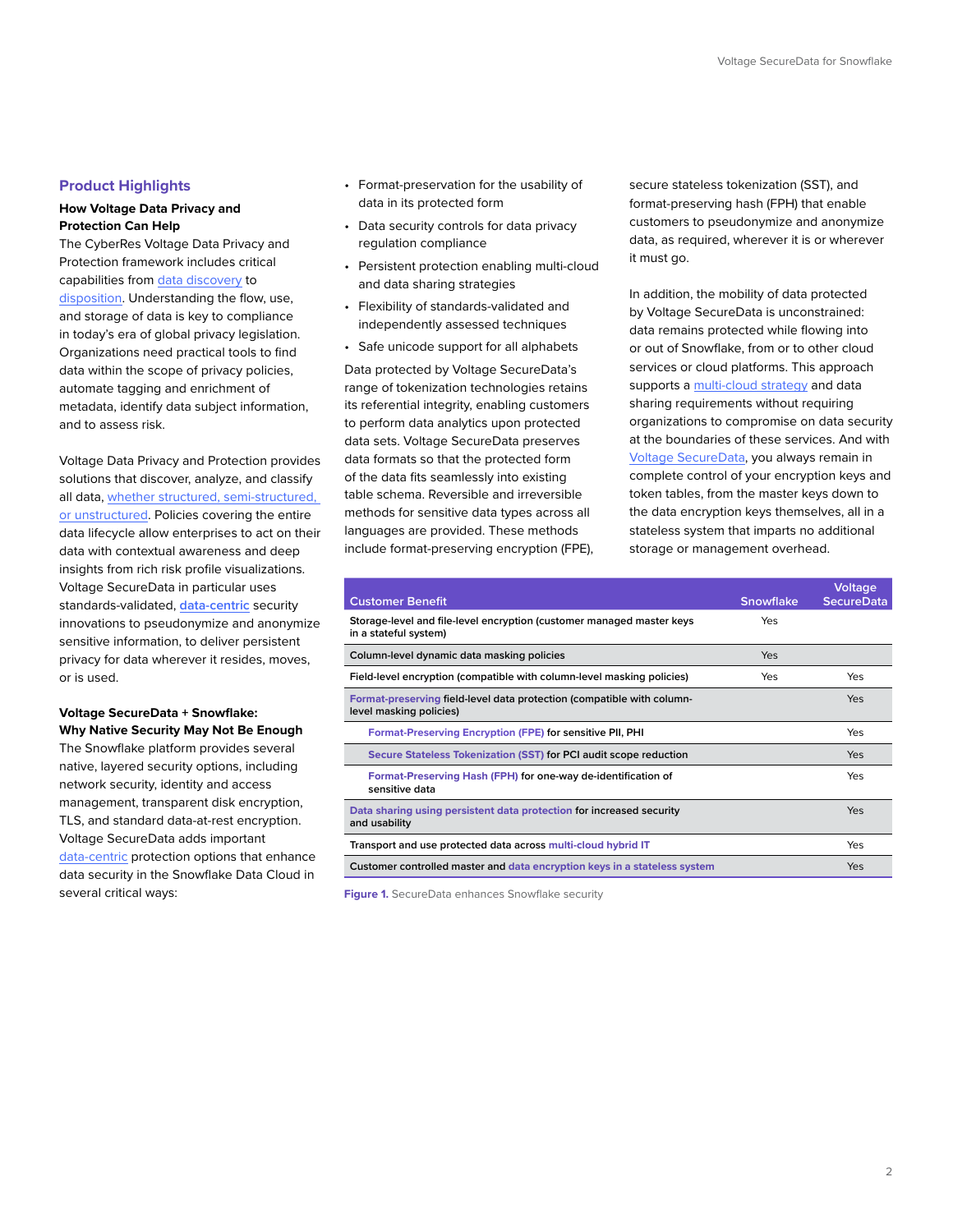## **Key Features**



**Figure 2.** Share and shift protected data to and from Snowflake

The [high-level reference architecture](https://www.youtube.com/watch?v=TDEPW4oaaUI&t=1169s)  [demonstrated in Figure 2](https://www.youtube.com/watch?v=TDEPW4oaaUI&t=1169s) shows the data flow from left to right, from where data may originate, through where it is stored and in use [in the Snowflake Data Cloud](https://www.youtube.com/watch?v=ULZEcYTvjlc), to how users might view and access their data.

Commonly, data protection would be done on-premises before uploading to the cloud, or it could be done as it is moved into or lands in the cloud. A wide variety of tools could be used to move this data into Snowflake, from traditional ETL tools and Hadoop-based utilities to tools like Snowpipe. These are all existing or possible integration points for Voltage SecureData to invoke format-preserving tokenization technologies if Voltage SecureData has not already protected data in on-premises systems and business applications. As the data protection

that Voltage SecureData provides is both persistent and platform-agnostic, it supports a data protection strategy that is enterprisewide and multi-cloud, with the ability to protect data in one place and then unprotect that data in a different place, such as in a completely different cloud altogether.

Once moved into Snowflake, data that has already been protected by Voltage SecureData is now safe in the Snowflake Data Cloud and its analytic value has been preserved. However, if for any reason, sensitive data must land in Snowflake in the clear, or if a Snowflake customer wants to transform data that is already in Snowflake with Voltage format-preserving security, protection methods can also be invoked as it arrives.

#### **Product Features**

Voltage SecureData for Snowflake uses the Snowflake External Functions interface to enable access to the Voltage range of advanced data protection options. The product includes a set of robust scripts that automatically set up all the required cloud infrastructure components, and detailed stepby-step instructions for manual installation and configuration are also provided.

Voltage SecureData for Snowflake includes:

- Build scripts that automate the installation and configuration of the integration and its supporting cloud services.
- Manual installation and configuration guides that explain how the integration is built, and how it can extend to include additional options.
- Support for all data protection types available in SecureData, including FPE, eFPE, FPH, and SST, for pseudonymization or anonymization of PII, PHI, and PCI data.
- Access to all of SecureData's built-in formats, including AUTO, the Japanese formats, and language support via 'Safe Unicode FPE.'

In summary, the data protection that Voltage SecureData provides is both persistent and platform-agnostic and allows customers to protect data before, when, or any time after it lands in Snowflake. Customers can conduct analytics tasks in Snowflake on data protected with SecureData while it is in its protected format-preserved form, integrate with Snowflake's role-based access controls and masking policies for transparent access to result sets, and share data securely and